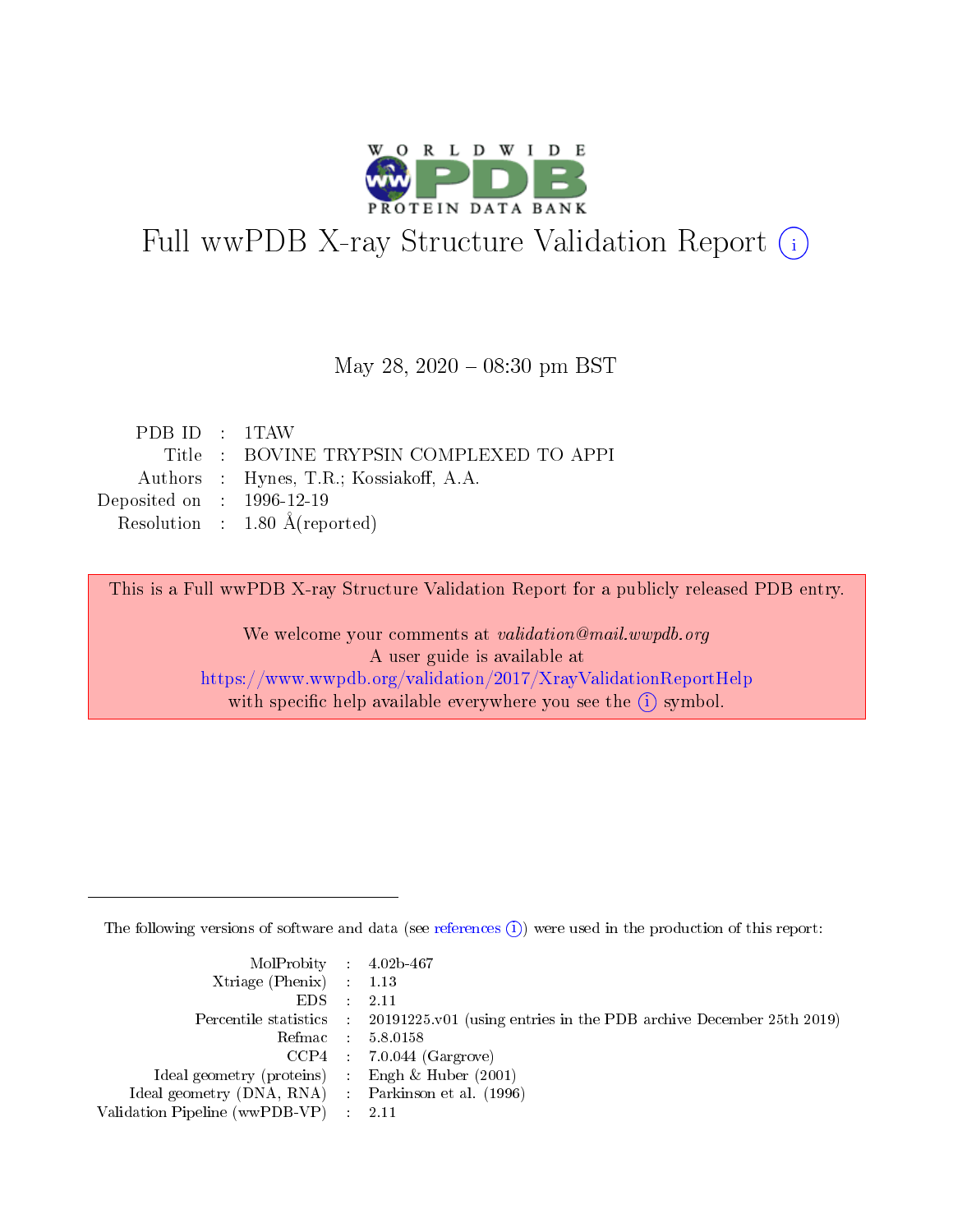# 1 [O](https://www.wwpdb.org/validation/2017/XrayValidationReportHelp#overall_quality)verall quality at a glance  $(i)$

The following experimental techniques were used to determine the structure: X-RAY DIFFRACTION

The reported resolution of this entry is 1.80 Å.

Percentile scores (ranging between 0-100) for global validation metrics of the entry are shown in the following graphic. The table shows the number of entries on which the scores are based.



| Metric                | Whole archive        | Similar resolution                                        |
|-----------------------|----------------------|-----------------------------------------------------------|
|                       | $(\#\text{Entries})$ | $(\#\text{Entries}, \text{resolution range}(\text{\AA}))$ |
| Clashscore            | 141614               | 6793 (1.80-1.80)                                          |
| Ramachandran outliers | 138981               | 6697 $(1.80-1.80)$                                        |
| Sidechain outliers    | 138945               | 6696 (1.80-1.80)                                          |
| RSRZ outliers         | 127900               | $5850(1.80-1.80)$                                         |

The table below summarises the geometric issues observed across the polymeric chains and their fit to the electron density. The red, orange, yellow and green segments on the lower bar indicate the fraction of residues that contain outliers for  $\geq=3$ , 2, 1 and 0 types of geometric quality criteria respectively. A grey segment represents the fraction of residues that are not modelled. The numeric value for each fraction is indicated below the corresponding segment, with a dot representing fractions  $\epsilon = 5\%$  The upper red bar (where present) indicates the fraction of residues that have poor fit to the electron density. The numeric value is given above the bar.

| Mol | Chain | Length | Quality of chain |          |
|-----|-------|--------|------------------|----------|
|     |       | 223    | 86%              | 14%      |
|     |       | 58     | $2\%$<br>86%     | 7%<br>7% |

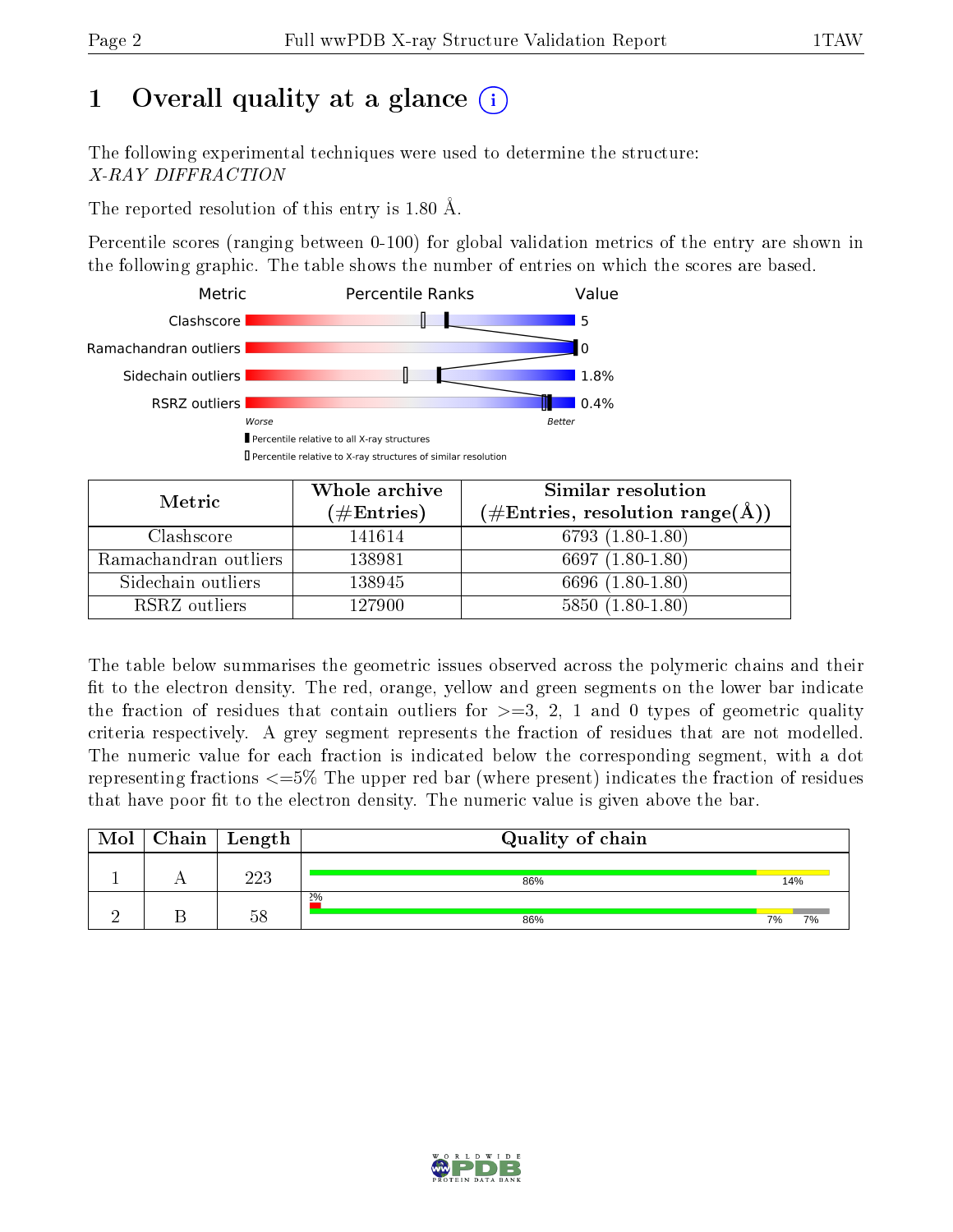# 2 Entry composition (i)

There are 4 unique types of molecules in this entry. The entry contains 2197 atoms, of which 0 are hydrogens and 0 are deuteriums.

In the tables below, the ZeroOcc column contains the number of atoms modelled with zero occupancy, the AltConf column contains the number of residues with at least one atom in alternate conformation and the Trace column contains the number of residues modelled with at most 2 atoms.

• Molecule 1 is a protein called TRYPSIN.

| Mol | Chain   Residues | $\rm{Atoms}$  |          |  |     | $\mid$ ZeroOcc $\mid$ AltConf $\mid$ Trace $\mid$ |  |  |
|-----|------------------|---------------|----------|--|-----|---------------------------------------------------|--|--|
|     | 223              | Total<br>1628 | 1012 279 |  | 323 |                                                   |  |  |

There is a discrepancy between the modelled and reference sequences:

|     |     |      | $\mid$ Chain $\mid$ Residue $\mid$ Modelled $\mid$ Actual $\mid$ Comment $\mid$ Reference |                                          |
|-----|-----|------|-------------------------------------------------------------------------------------------|------------------------------------------|
| 165 | THR | ASP. |                                                                                           | $\mid$ CONFLICT $\mid$ UNP P00760 $\mid$ |

 Molecule 2 is a protein called PROTEASE INHIBITOR DOMAIN OF ALZHEIMER'S AMYLOID BETA-PROTEIN PRECURSOR.

| Mol | Chain   Residues | $\rm{Atoms}$   |     |    | $\text{ZeroOcc} \mid \text{AltConf} \mid \text{Trace}$ |  |  |  |
|-----|------------------|----------------|-----|----|--------------------------------------------------------|--|--|--|
|     | 54               | $_{\rm Total}$ | 256 | 69 | - 82                                                   |  |  |  |

Molecule 3 is CALCIUM ION (three-letter code: CA) (formula: Ca).

|  | $\overline{\text{Mol}}$ Chain   Residues | Atoms    | ZeroOcc   AltConf |  |
|--|------------------------------------------|----------|-------------------|--|
|  |                                          | Total Ca |                   |  |

• Molecule 4 is water.

|  | $Mol$   Chain   Residues | Atoms                | $ZeroOcc \   \ AltConf \  $ |
|--|--------------------------|----------------------|-----------------------------|
|  | 126                      | Total<br>126<br>-126 |                             |
|  | 27                       | Total<br>27<br>27    |                             |

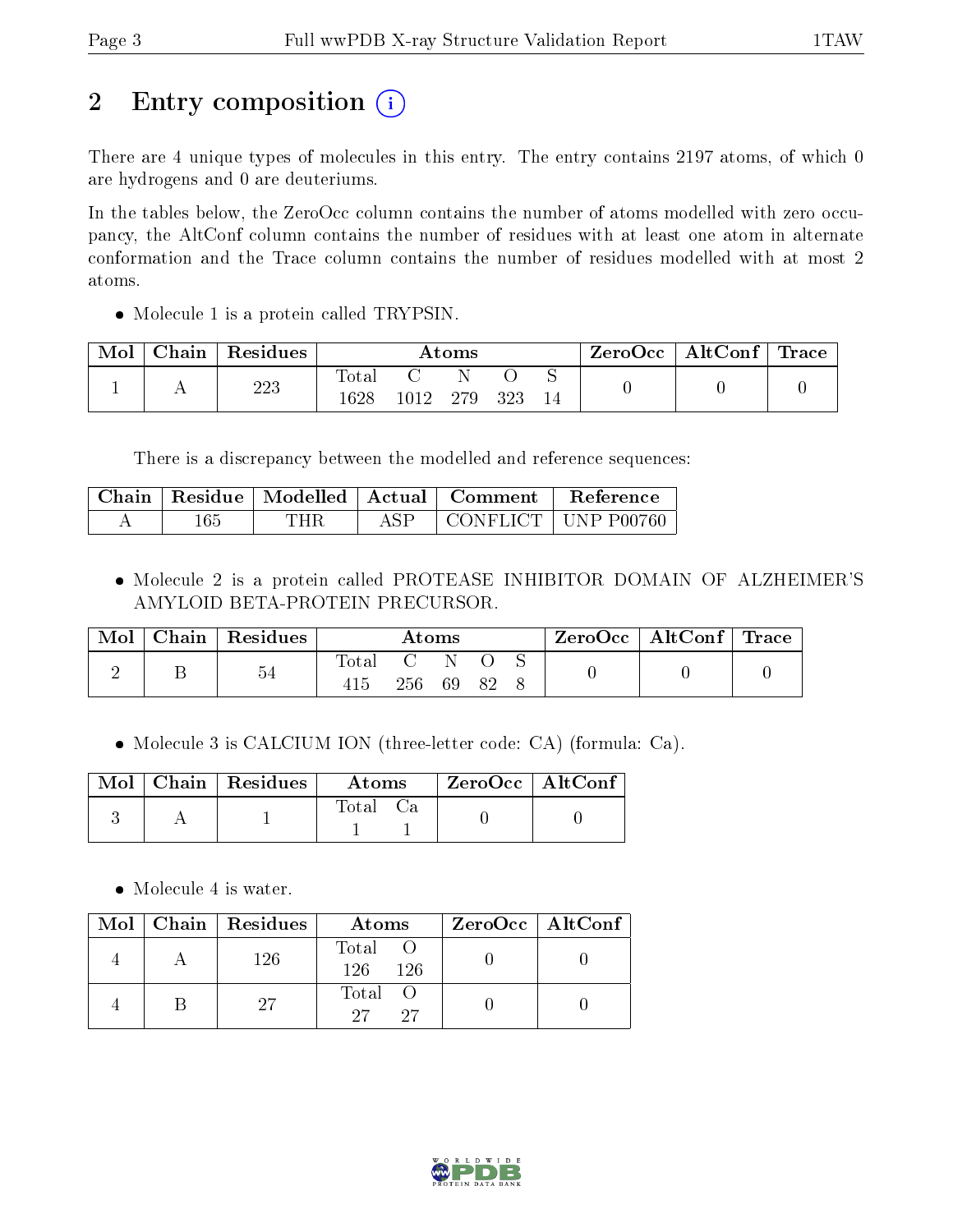## 3 Residue-property plots  $(i)$

These plots are drawn for all protein, RNA and DNA chains in the entry. The first graphic for a chain summarises the proportions of the various outlier classes displayed in the second graphic. The second graphic shows the sequence view annotated by issues in geometry and electron density. Residues are color-coded according to the number of geometric quality criteria for which they contain at least one outlier: green  $= 0$ , yellow  $= 1$ , orange  $= 2$  and red  $= 3$  or more. A red dot above a residue indicates a poor fit to the electron density (RSRZ  $> 2$ ). Stretches of 2 or more consecutive residues without any outlier are shown as a green connector. Residues present in the sample, but not in the model, are shown in grey.

- Chain A: 86% 14% A221A N100 I103 P124 T134 K145 S146 S147 S150 D153 V154 P161 T165 K169 I176 N179 P198 V199 L209 S217 N223 Q240 N245  $\frac{1}{2}$  -  $\frac{1}{2}$  -  $\frac{1}{2}$  -  $\frac{1}{2}$  -  $\frac{1}{2}$  -  $\frac{1}{2}$  $\overline{P}$  $\mathbb{F}^2$ H91 N95 T98 L99 • Molecule 2: PROTEASE INHIBITOR DOMAIN OF ALZHEIMER'S AMYLOID BETA-PROTEIN PRECURSOR Chain B: 86%  $7%$ 7% VAL<br>ARG <mark>SI – V</mark><br>E2 <mark>19 9 12</mark>  $\frac{1}{2}$  $\frac{52}{2}$  $\frac{8}{5}$ SER ALA
- Molecule 1: TRYPSIN

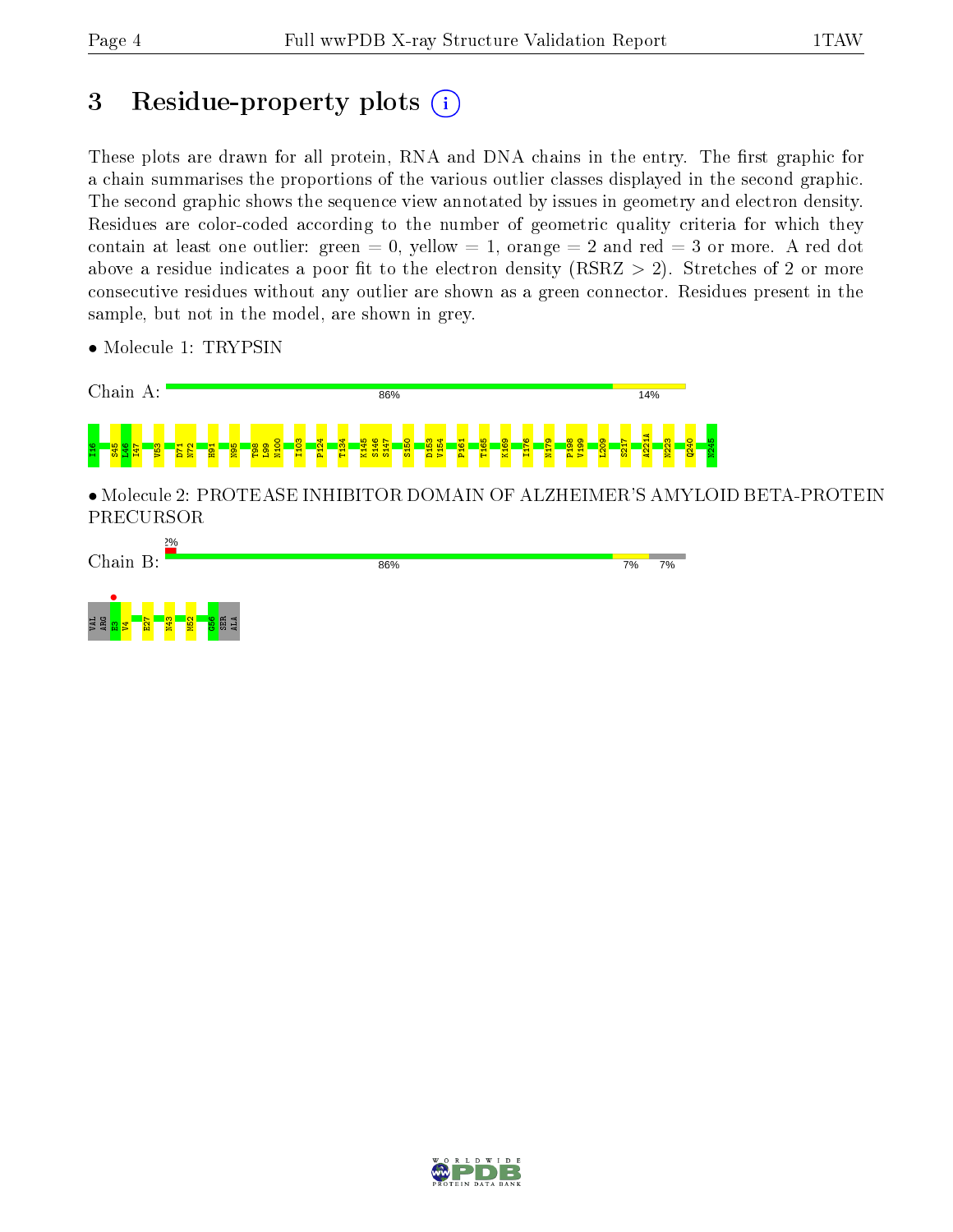## 4 Data and refinement statistics  $(i)$

| Property                                                         | Value                                            | Source     |
|------------------------------------------------------------------|--------------------------------------------------|------------|
| Space group                                                      | C121                                             | Depositor  |
| Cell constants                                                   | $49.85\text{\AA}$<br>94.05Å<br>68.80Å            | Depositor  |
| a, b, c, $\alpha$ , $\beta$ , $\gamma$                           | $96.31^\circ$<br>$90.00^\circ$<br>$90.00^\circ$  |            |
| Resolution $(A)$                                                 | 8.00<br>$-1.80$                                  | Depositor  |
|                                                                  | 8.00<br>$-1.80$                                  | <b>EDS</b> |
| % Data completeness                                              | $76.6$ $(8.00-1.80)$                             | Depositor  |
| (in resolution range)                                            | $76.6$ $(8.00-1.80)$                             | <b>EDS</b> |
| $R_{merge}$                                                      | 0.05                                             | Depositor  |
| $\mathrm{R}_{sym}$                                               | (Not available)                                  | Depositor  |
| $\langle I/\sigma(I)\rangle$                                     |                                                  | Xtriage    |
| Refinement program                                               | $X$ -PLOR $3.1$                                  | Depositor  |
| $R, R_{free}$                                                    | (Not available)<br>0.184<br>$\ddot{\phantom{a}}$ | Depositor  |
|                                                                  | (Not available)<br>0.181                         | DCC        |
| $\mathcal{R}_{free}$ test set                                    | No test flags present.                           | wwPDB-VP   |
| Wilson B-factor $(A^2)$                                          | 28.5                                             | Xtriage    |
| Anisotropy                                                       | 0.013                                            | Xtriage    |
| Bulk solvent $k_{sol}(\text{e}/\text{A}^3), B_{sol}(\text{A}^2)$ | $0.28$ , 65.0                                    | <b>EDS</b> |
| $\overline{L-t}$ est for twinning <sup>1</sup>                   | $< L >$ = 0.46, $< L2 >$ = 0.29                  | Xtriage    |
| Estimated twinning fraction                                      | No twinning to report.                           | Xtriage    |
| $F_o, F_c$ correlation                                           | 0.97                                             | <b>EDS</b> |
| Total number of atoms                                            | 2197                                             | wwPDB-VP   |
| Average B, all atoms $(A^2)$                                     | 34.0                                             | wwPDB-VP   |

Xtriage's analysis on translational NCS is as follows: The largest off-origin peak in the Patterson function is 8.77% of the height of the origin peak. No significant pseudotranslation is detected.

<span id="page-4-0"></span><sup>&</sup>lt;sup>1</sup>Theoretical values of  $\langle |L| \rangle, \langle L^2 \rangle$  for acentric reflections are 0.5, 0.333 respectively for untwinned datasets, and 0.375, 0.2 for perfectly twinned datasets.

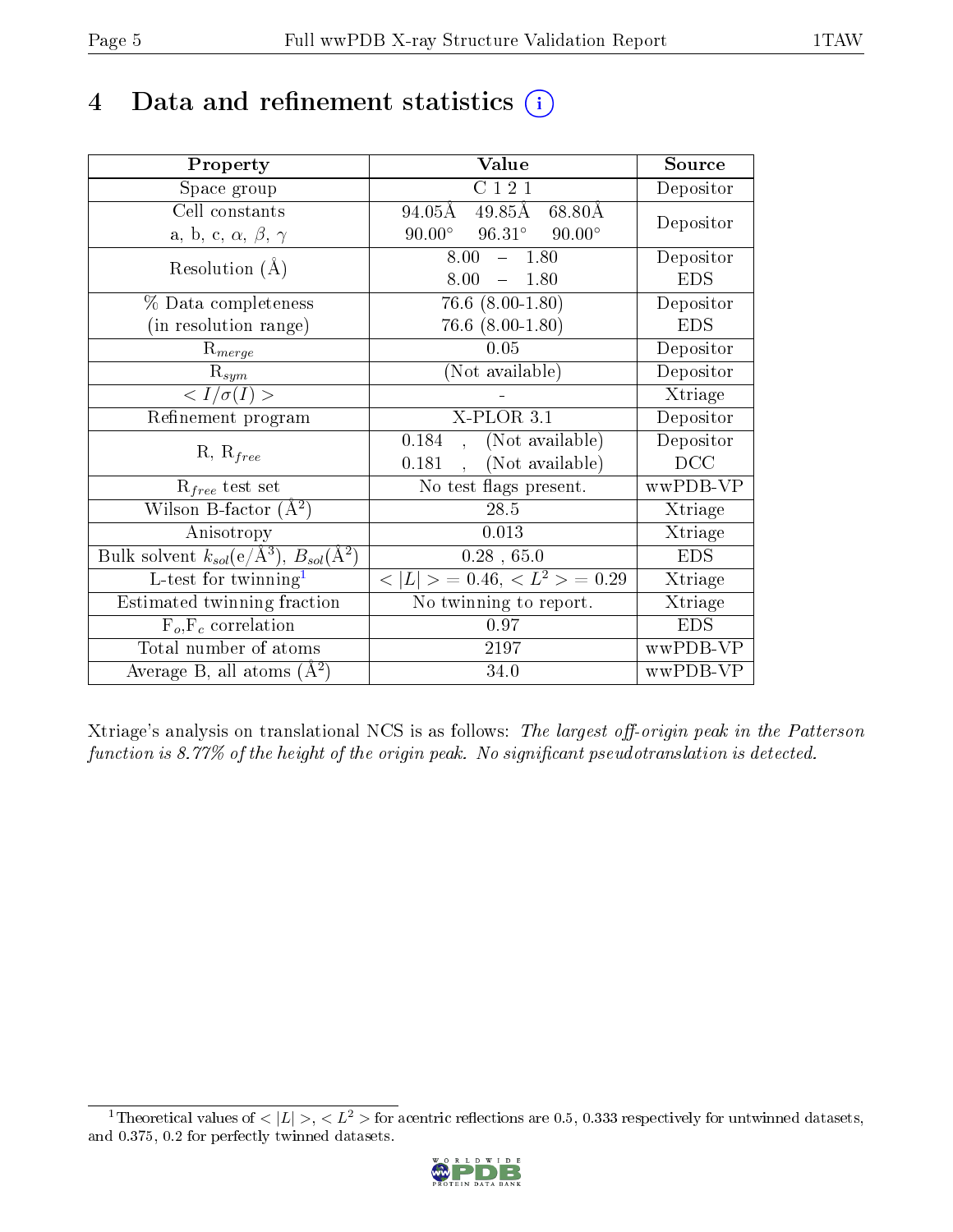# 5 Model quality  $(i)$

### 5.1 Standard geometry  $(i)$

Bond lengths and bond angles in the following residue types are not validated in this section: CA

The Z score for a bond length (or angle) is the number of standard deviations the observed value is removed from the expected value. A bond length (or angle) with  $|Z| > 5$  is considered an outlier worth inspection. RMSZ is the root-mean-square of all Z scores of the bond lengths (or angles).

| Mol | Chain |      | Bond lengths   | Bond angles |                              |  |
|-----|-------|------|----------------|-------------|------------------------------|--|
|     |       | RMSZ | $\ Z\  > 5$    | RMSZ        | $\# Z  > 5$                  |  |
|     |       | 0.40 | 0/1659         | 0.66        | $(0.0\%)$<br>$^{\prime}2249$ |  |
| 2   | В     | 0.44 | $^{\prime}425$ | 0.68        | 0/572                        |  |
| ΑH  | ΑH    | 0.41 | 0/2084         | 0.67        | $(0.0\%)$<br>1/2821          |  |

There are no bond length outliers.

All (1) bond angle outliers are listed below:

|  |  |                            | $\vert$ Mol $\vert$ Chain $\vert$ Res $\vert$ Type $\vert$ Atoms $\vert$ Z $\vert$ Observed( <sup>o</sup> ) $\vert$ Ideal( <sup>o</sup> ) |        |
|--|--|----------------------------|-------------------------------------------------------------------------------------------------------------------------------------------|--------|
|  |  | 199   VAL   N-CA-C   -5.10 |                                                                                                                                           | 111 00 |

There are no chirality outliers.

There are no planarity outliers.

### 5.2 Too-close contacts (i)

In the following table, the Non-H and H(model) columns list the number of non-hydrogen atoms and hydrogen atoms in the chain respectively. The H(added) column lists the number of hydrogen atoms added and optimized by MolProbity. The Clashes column lists the number of clashes within the asymmetric unit, whereas Symm-Clashes lists symmetry related clashes.

|  |      |      | Mol   Chain   Non-H   H(model)   H(added)   Clashes   Symm-Clashes |
|--|------|------|--------------------------------------------------------------------|
|  | 1628 | 1591 |                                                                    |
|  | 415  | 360  |                                                                    |
|  |      |      |                                                                    |
|  | 126  |      |                                                                    |
|  | 97   |      |                                                                    |
|  | 2197 | 1951 |                                                                    |

The all-atom clashscore is defined as the number of clashes found per 1000 atoms (including

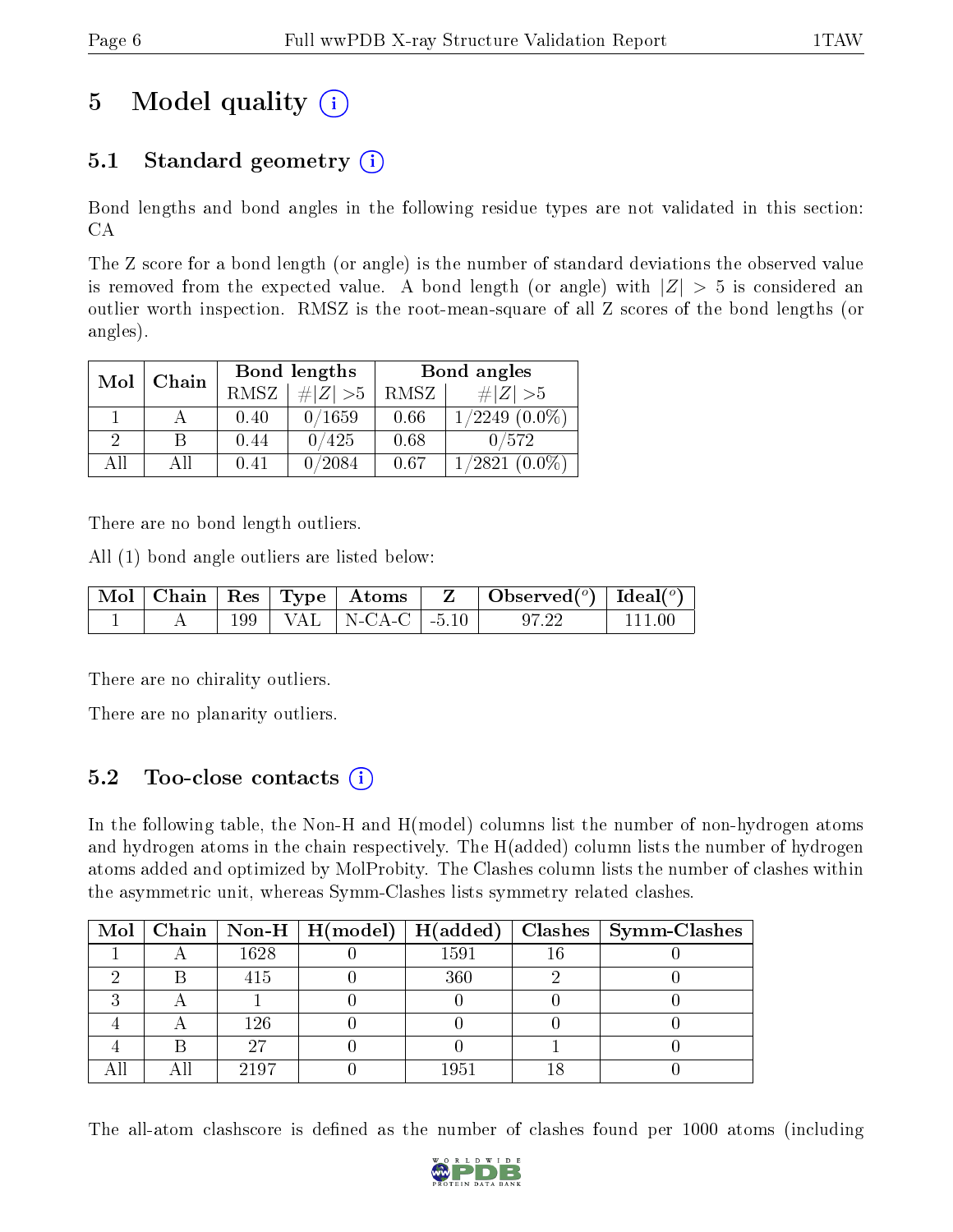hydrogen atoms). The all-atom clashscore for this structure is 5.

All (18) close contacts within the same asymmetric unit are listed below, sorted by their clash magnitude.

| Atom-1             | Atom-2               | Interatomic    | Clash         |  |
|--------------------|----------------------|----------------|---------------|--|
|                    |                      | distance $(A)$ | overlap $(A)$ |  |
| 1: A:169: LYS: HD3 | 1:A:176:ILE:HB       | 1.85           | 0.59          |  |
| 1:A:100:ASN:HD21   | 1: A:179: ASN:HD22   | 1.50           | 0.57          |  |
| 1:A:47:ILE:HD13    | 1: A:53: VAL:HG23    | 1.87           | 0.56          |  |
| 1: A:146: SER:HB3  | 1:A:221(A):ALA:HB3   | 1.89           | 0.55          |  |
| 1:A:47:ILE:HD13    | 1: A:53: VAL: CG2    | 2.39           | 0.53          |  |
| 1: A:134:THR:O     | 1: A:161:PRO:HA      | 2.09           | 0.52          |  |
| 1:A:124:PRO:HD3    | 1: A:209:LEU:O       | 2.09           | 0.52          |  |
| 1: A:165:THR:O     | 1: A:169: LYS: HG2   | 2.09           | 0.52          |  |
| 2: B:52: MET:HG3   | 4:B:75:HOH:O         | 2.10           | 0.52          |  |
| 2:B:4:VAL:O        | 2:B:43:ASN:HB2       | 2.11           | 0.50          |  |
| 1: A:145:LYS:HG2   | 1: A: 150: SER: HB3  | 1.97           | 0.47          |  |
| 1: A:95: ASN:HB3   | 1: A:98:THR:OG1      | 2.16           | 0.46          |  |
| 1:A:45:SER:OG      | 1:A:198:PRO:HB3      | 2.16           | 0.46          |  |
| 1: A:91: HIS: HB2  | 1: A: 103: ILE: HG23 | 1.98           | 0.45          |  |
| 1:A:145:LYS:HB3    | 1: A:147: SER: O     | 2.17           | 0.45          |  |
| 1: A:98:THR:O      | 1: A:99:LEU:HB2      | 2.17           | 0.43          |  |
| 1: A:72: ASN: HA   | 1: A: 153: ASP: O    | 2.19           | 0.42          |  |
| 1:A:71:ASP:O       | 1: A:154:VAL:HA      | 2.20           | 0.40          |  |

There are no symmetry-related clashes.

### 5.3 Torsion angles  $(i)$

#### 5.3.1 Protein backbone (i)

In the following table, the Percentiles column shows the percent Ramachandran outliers of the chain as a percentile score with respect to all X-ray entries followed by that with respect to entries of similar resolution.

The Analysed column shows the number of residues for which the backbone conformation was analysed, and the total number of residues.

| Mol | Chain | Analysed       | Favoured   |          | Allowed   Outliers | Percentiles |     |
|-----|-------|----------------|------------|----------|--------------------|-------------|-----|
|     |       | 221/223(99%)   | 215 (97\%) | 6 (3%)   |                    | 100         | 100 |
|     |       | $52/58$ (90\%) | $51(98\%)$ | $1(2\%)$ |                    | 100         | 100 |
| All | All   | 273/281(97%)   | 266 (97%)  | 7(3%)    |                    | 100         | 100 |

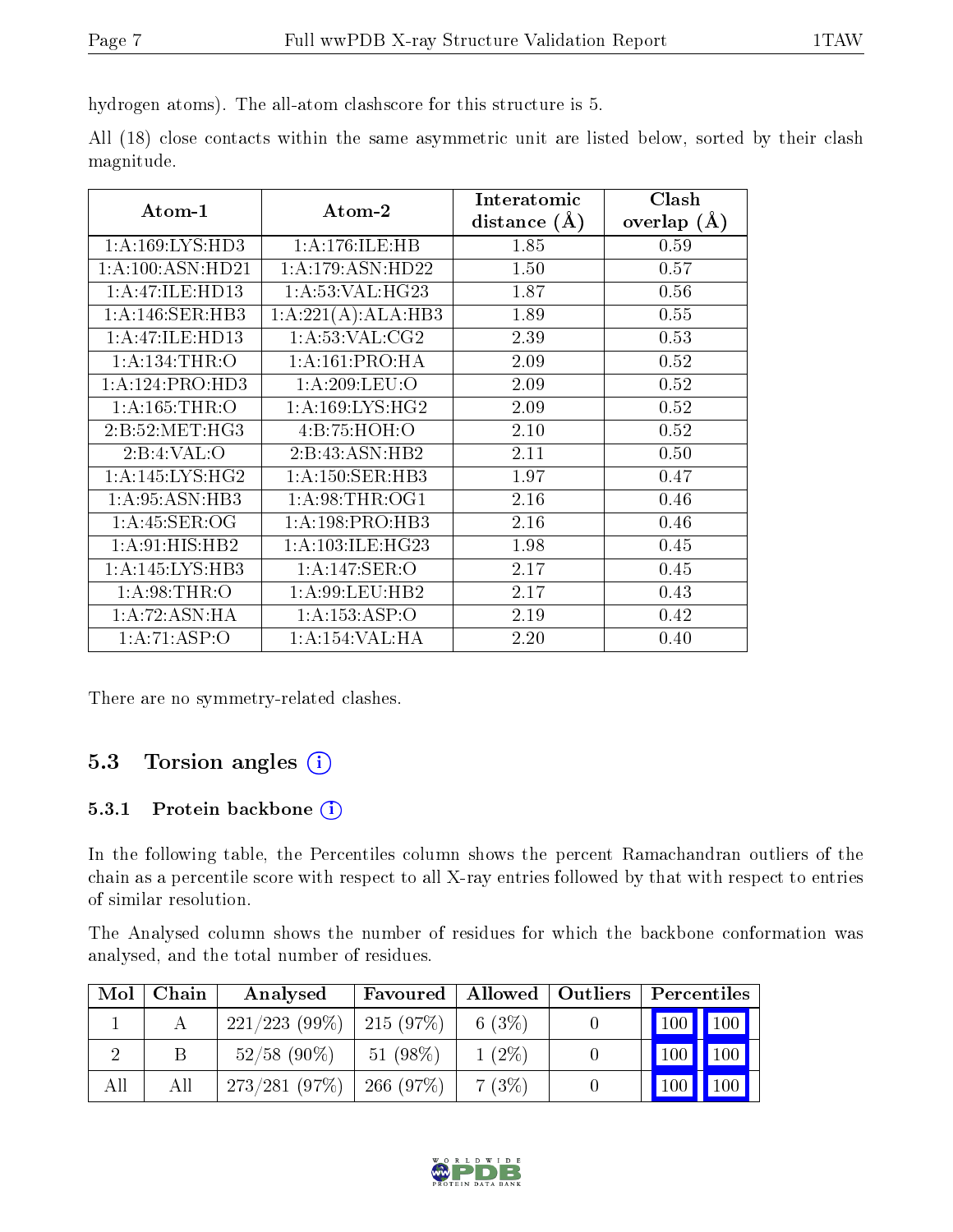There are no Ramachandran outliers to report.

#### 5.3.2 Protein sidechains  $(i)$

In the following table, the Percentiles column shows the percent sidechain outliers of the chain as a percentile score with respect to all X-ray entries followed by that with respect to entries of similar resolution.

The Analysed column shows the number of residues for which the sidechain conformation was analysed, and the total number of residues.

| Mol | Chain | Analysed         | Rotameric   Outliers |          | Percentiles |  |
|-----|-------|------------------|----------------------|----------|-------------|--|
|     |       | $184/184(100\%)$ | 181 (98%)            | $3(2\%)$ | 54<br>62    |  |
|     |       | $43/46$ (94\%)   | 42 $(98\%)$          | $1(2\%)$ | 37<br>50    |  |
| All | All   | 227/230(99%)     | $223(98\%)$          | $4(2\%)$ | 48<br>59    |  |

All (4) residues with a non-rotameric sidechain are listed below:

| Mol | Chain | Res | <b>Type</b> |
|-----|-------|-----|-------------|
|     |       | 217 | SER.        |
|     |       | 223 | <b>ASN</b>  |
|     |       | 240 | <b>GLN</b>  |
|     |       | 27  | GL H        |

Some sidechains can be flipped to improve hydrogen bonding and reduce clashes. All (2) such sidechains are listed below:

| Mol | Chain | Res | ype   |
|-----|-------|-----|-------|
|     |       |     | ، 11. |
|     |       |     |       |

#### 5.3.3 RNA [O](https://www.wwpdb.org/validation/2017/XrayValidationReportHelp#rna)i

There are no RNA molecules in this entry.

### 5.4 Non-standard residues in protein, DNA, RNA chains (i)

There are no non-standard protein/DNA/RNA residues in this entry.

#### 5.5 Carbohydrates  $(i)$

There are no carbohydrates in this entry.

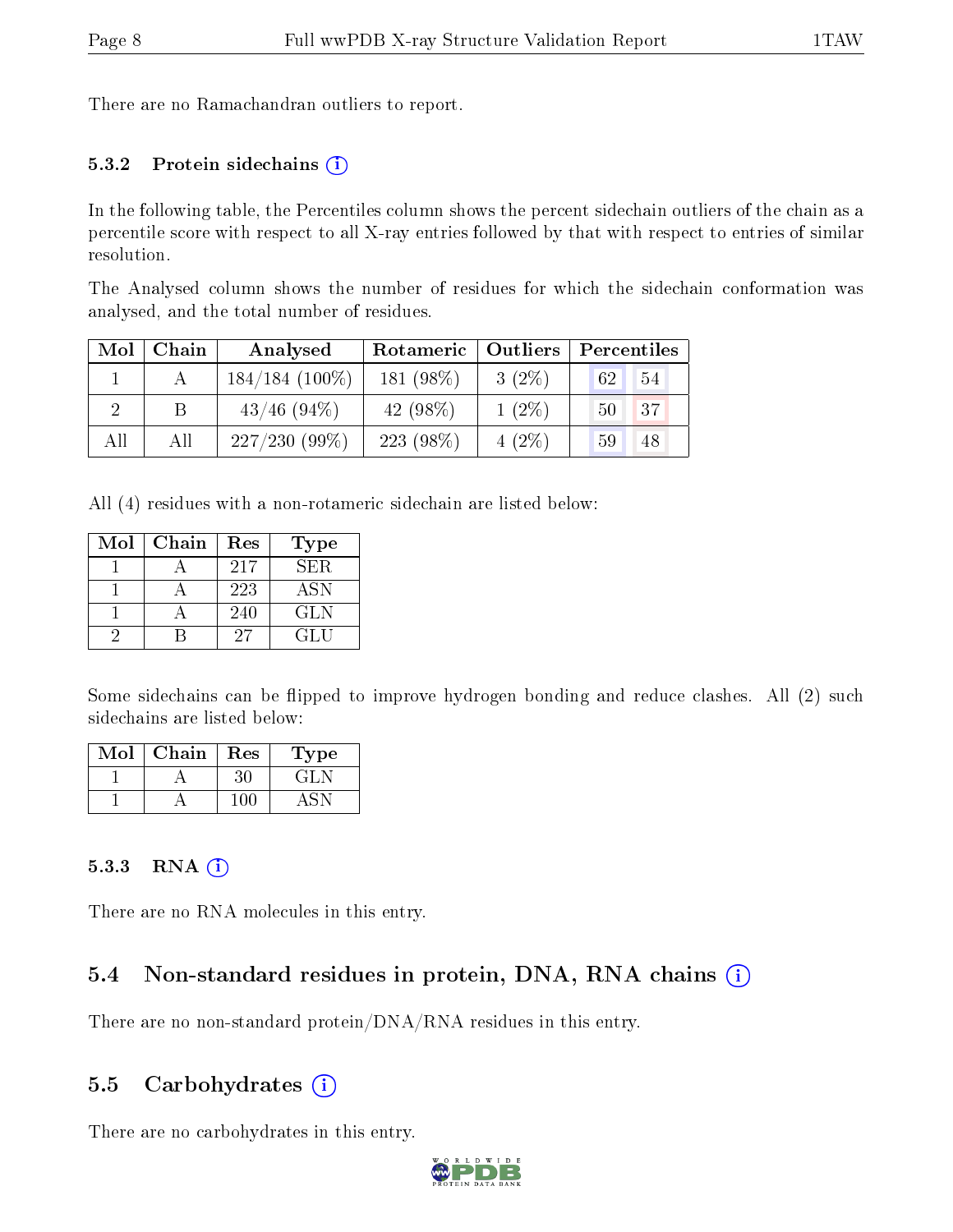#### 5.6 Ligand geometry (i)

Of 1 ligands modelled in this entry, 1 is monoatomic - leaving 0 for Mogul analysis.

There are no bond length outliers.

There are no bond angle outliers.

There are no chirality outliers.

There are no torsion outliers.

There are no ring outliers.

No monomer is involved in short contacts.

### 5.7 [O](https://www.wwpdb.org/validation/2017/XrayValidationReportHelp#nonstandard_residues_and_ligands)ther polymers (i)

There are no such residues in this entry.

#### 5.8 Polymer linkage issues (i)

There are no chain breaks in this entry.

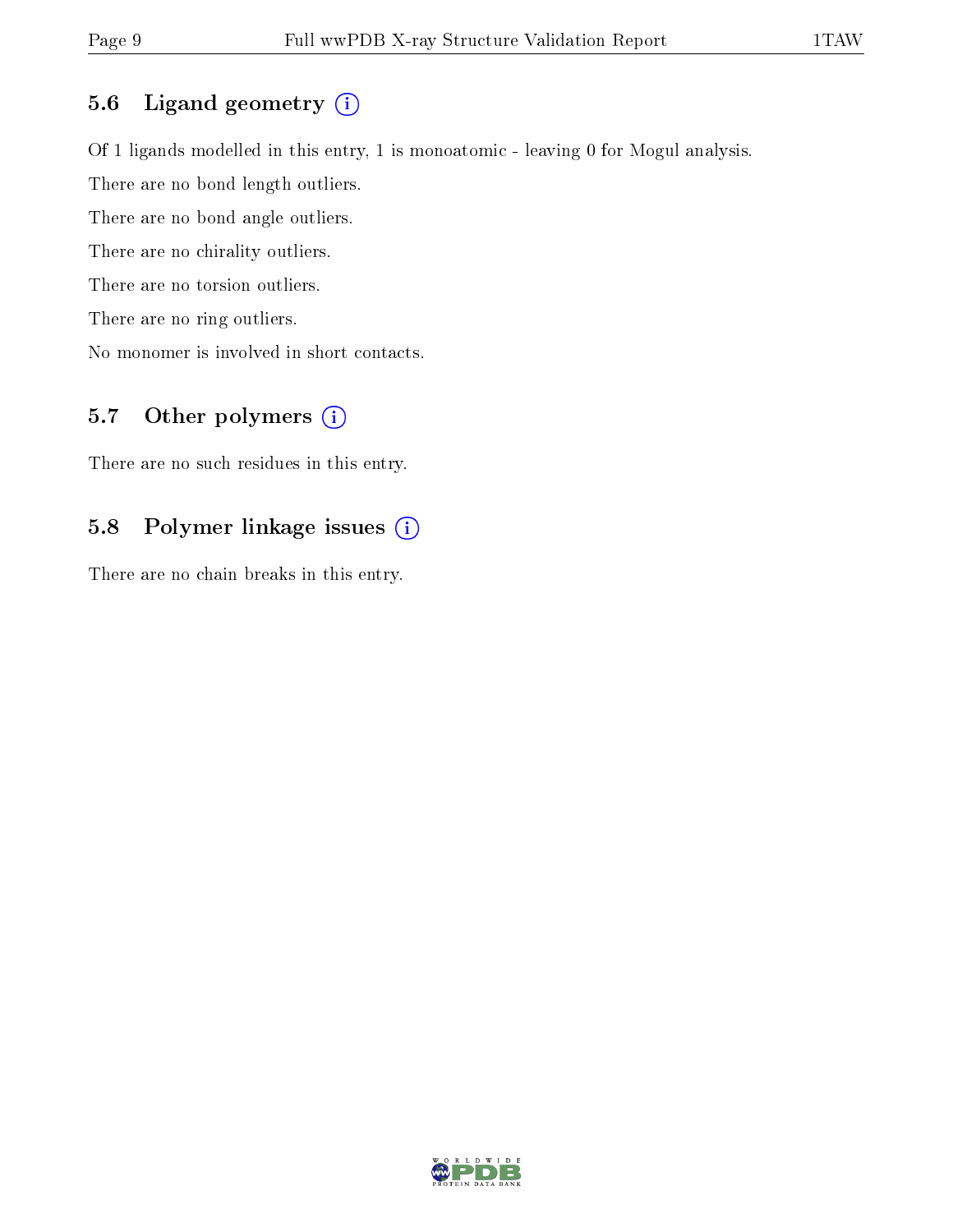## 6 Fit of model and data  $\left( \cdot \right)$

## 6.1 Protein, DNA and RNA chains (i)

In the following table, the column labelled  $#RSRZ>2'$  contains the number (and percentage) of RSRZ outliers, followed by percent RSRZ outliers for the chain as percentile scores relative to all X-ray entries and entries of similar resolution. The OWAB column contains the minimum, median,  $95<sup>th</sup>$  percentile and maximum values of the occupancy-weighted average B-factor per residue. The column labelled  $Q < 0.9$  lists the number of (and percentage) of residues with an average occupancy less than 0.9.

| Mol | Chain | Analysed          | ${ <\hspace{-1.5pt}{\mathrm{RSRZ}} \hspace{-1.5pt}>}$ | $\#\text{RSRZ}\text{>2}$          | $OWAB(A^2)$    | $\mathrm{Q}{<}0.9$ |
|-----|-------|-------------------|-------------------------------------------------------|-----------------------------------|----------------|--------------------|
|     |       | $223/223$ (100\%) | $-0.81$                                               | 0   100   100                     | 20, 31, 56, 70 |                    |
|     |       | $54/58$ (93\%)    | $-0.64$                                               | $1(1\%)$<br>63<br>66 <sup>1</sup> | 22, 29, 60, 70 | $1(1\%)$           |
| All | Αll   | $277/281(98\%)$   | $-0.77$                                               | $1(0\%)$ 92 90                    | 20, 31, 58, 70 | $(0\%)$            |

All (1) RSRZ outliers are listed below:

|  |     | $\mid$ Mol $\mid$ Chain $\mid$ Res $\mid$ Type $\mid$ RSRZ $\mid$ |
|--|-----|-------------------------------------------------------------------|
|  | GLU |                                                                   |

### 6.2 Non-standard residues in protein, DNA, RNA chains (i)

There are no non-standard protein/DNA/RNA residues in this entry.

### 6.3 Carbohydrates (i)

There are no carbohydrates in this entry.

### 6.4 Ligands  $(i)$

In the following table, the Atoms column lists the number of modelled atoms in the group and the number defined in the chemical component dictionary. The B-factors column lists the minimum, median,  $95<sup>th</sup>$  percentile and maximum values of B factors of atoms in the group. The column labelled  $Q< 0.9$ ' lists the number of atoms with occupancy less than 0.9.

|  |      |  |                 | $\vert$ Mol $\vert$ Type $\vert$ Chain $\vert$ Res $\vert$ Atoms $\vert$ RSCC $\vert$ RSR $\vert$ B-factors(A <sup>2</sup> ) $\vert$ Q<0.9 |  |
|--|------|--|-----------------|--------------------------------------------------------------------------------------------------------------------------------------------|--|
|  | -246 |  | $0.95$   $0.56$ | 14,14,14,14                                                                                                                                |  |